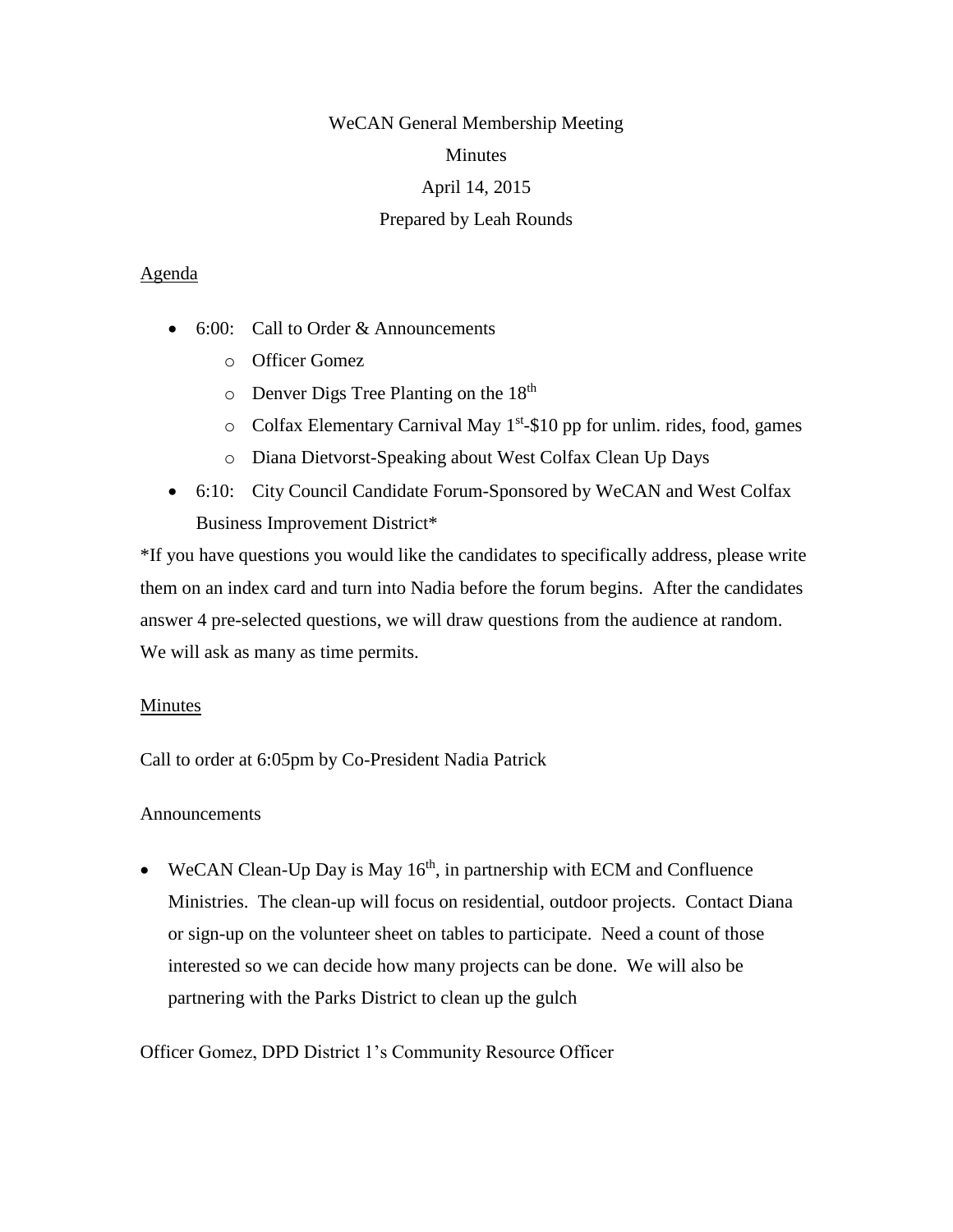- Reminder to keep garages locked and secure, and not leave anything in your car. Incidence of garage break-ins and theft from cars always rise in the summer, and it is the biggest issue occurring in the neighborhood.
- ID Packets for kids reviews safety information with kids, and has a place to collect fingerprints and a DNA sample from your child to submit to DPD for a safety record.
- Q&A
	- o There is a lot of information on Nextdoor posted about criminal activity in the neighborhood. Nextdoor is a good resource, but be wary of all the postings, it can make you paranoid reading about all the incidences in the neighborhood.
	- $\circ$  Story from a member She has a tenet at 12<sup>th</sup> and Perry whose car was burglarized, a few days later Comcast arrived to fix something, he had an odd story so the tenet took his information, the phone number provided was false. Gomez – Any public utility, Comcast, etc. do not let in unless you called them for a work order. Anyone who calls and asks for personal of financial information, never give them you information. If it seems legitimate, call the company back at the number you have for them
	- o Security companies people selling alarms door-to-door aren't always legitimate, always research a company first

## Announcements Continued

- This Saturday, April  $18<sup>th</sup>$ , WeCAN is partnering with Denver Digs Trees and will be planting trees in the neighborhood. See Josh if you would like to participate
- Colfax Elementary is having a carnival at the school, May  $1<sup>st</sup>$ . \$10/person gets you unlimited rides and games
- Earthlinks is hosting an Art Sale and wine and cheese tasting on April 23, 4-6pm. Also hosting a Mother's Day plant and garden sale on May 9. Earthlinks was recently nominated as a Denver Hands-Up Project, and to get the \$5,500 grant they need to get the most 'likes' on their facebook page.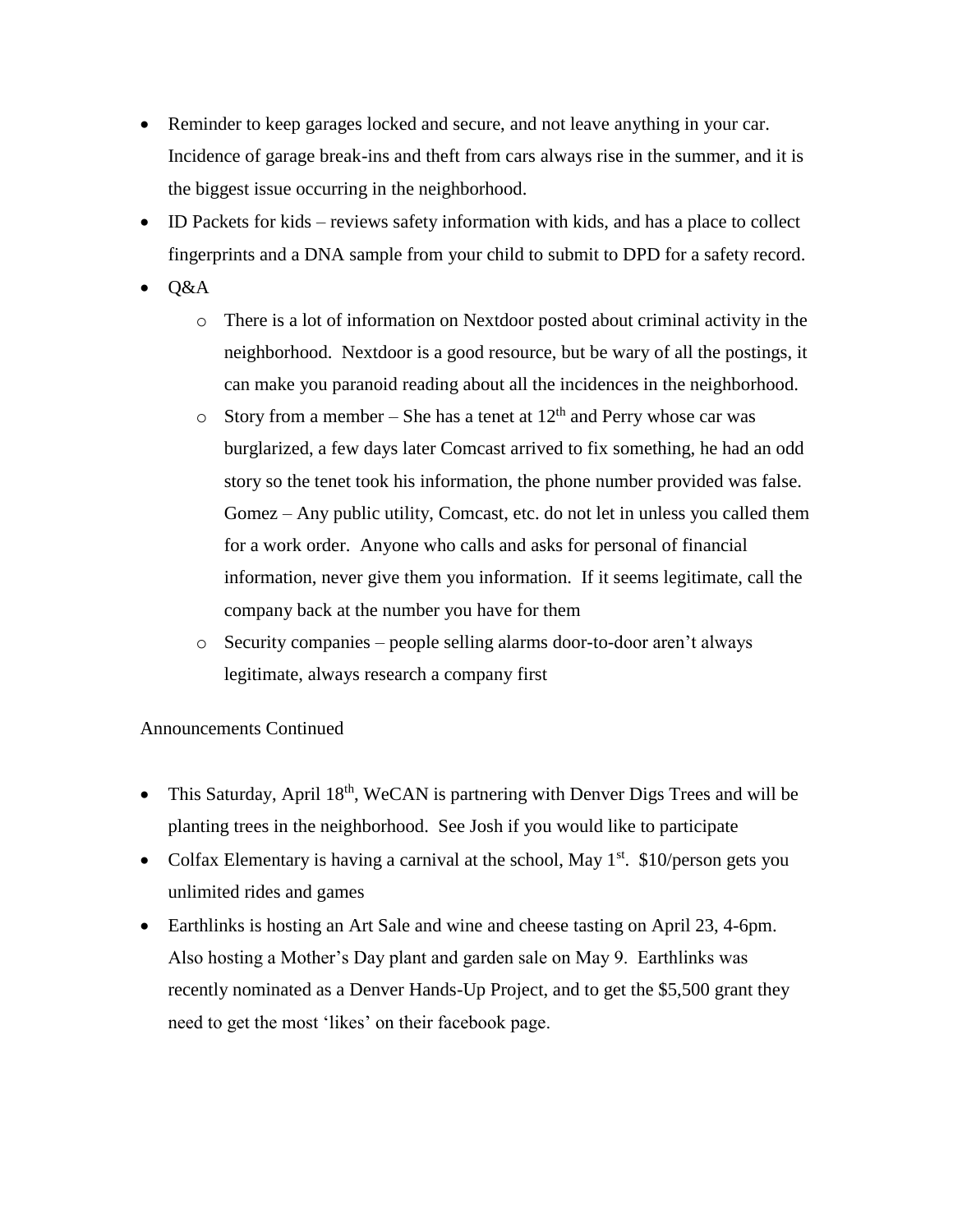### Candidate Forum

### Candidate Introductions

Councilman Paul Lopez, District 3 – Born and raised in this part of Denver. Represents Barnum, Westwood, Villa Park, and 5 others. Ran in 2007, was re-elected in 2011, and now asking for your vote for a final term. Was a former community and labor organizer.

Councilwoman Susan Shepherd, District  $1 -$ Been the District 1 rep for the past 4 years. Previous labor organizer. Live in the NW neighborhood. Has enjoyed working with this community to build stronger bike-ability and walkability, bring affordable housing, and business development

Rafael Espinoza, District 1 candidate – Lives in the Jefferson Park neighborhood. Was asked by the community to run. Has been a community advocate for the last 16 years, focusing on redevelopment and affordable housing

### Rules for Candidate Forum

There are 4 questions submitted by WeCAN and the BID, and then questions submitted by attendees will be picked at random until time runs out. Candidates have 2 minutes to respond, and any follow-up questions will come from Dan Shah, BID President and referee for the forum. Dan Shah also has written responses from at-large candidate, Robin Kniech, available.

 $Q&A-4$  questions provided by the BID

1. What is your vision for West Colfax (WC)? Do you see it as a destination and if so how would you support that?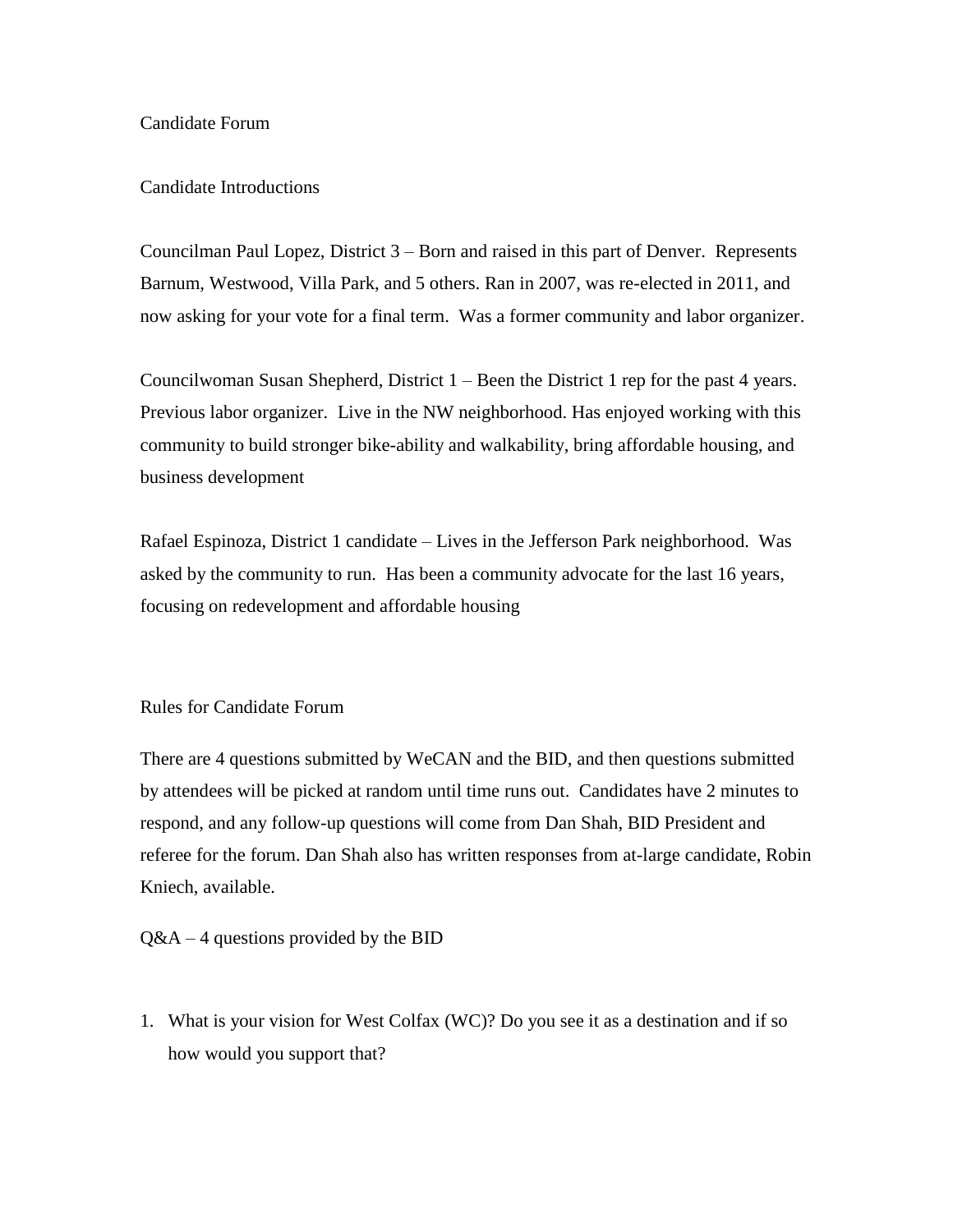- Espinoza- Don't see WC as a destination. Want to support and focus on pedestrian infrastructure. There are many plans in place for WC, but nothing has happened from any of them. Projects coming in don't support growth.
- Shepherd- It is absolutely a destination. WC is rising, due to all the hard work of the neighbors. The light rail has come to WC, there have been 60+ meeting regarding St. Anthony's, increased connectivity, working with the Jewish community on safety issues, supporting the urban renewal area at St. Anthony's, community gardens at Nettie Moore. There are great partnerships in place and going into the future.
- Lopez- Yes it's a destination, it can't just be a thoroughfare. Have to have some restaurants and other destinations, so people can live and shop in the neighborhood. Want investment to come to our side of town. There are more liquor stores than grocery stores. WC needs to be a destination. Don't want to keep spending money in Edgewater and Lakewood.
- 2. Redevelopment/ neighborhood change. What is your take on the changes going on as a result of development in your district and how do you see that being guided by adopted neighborhood plans? When do you think increasing zoning and density are appropriate?
- Shepherd Blue Print Denver called for this to be an area of change, and this is accomplished through density. WC has the new light-rail line, the 16 bus, and a number of increasing transportation options. 22% of people in this neighborhood do not own a car and rely on these alternate forms of transportation. It is important to have mixed income housing in WC. There have been two up-zonings in her time on council. The WC Plan did call for 800-1200 units. Transportation needs to be addressed; bike-ability, walkability, alternative transportation modes.
- Lopez The Neighborhood Plans in District 3 haven't been updated in a long time. The WC corridor needs to go hand in hand with transportation. Main Street zoning along Colfax goes along with this. Denver is growing, and you have to concentrate on smart planning, and pushing density in appropriate place.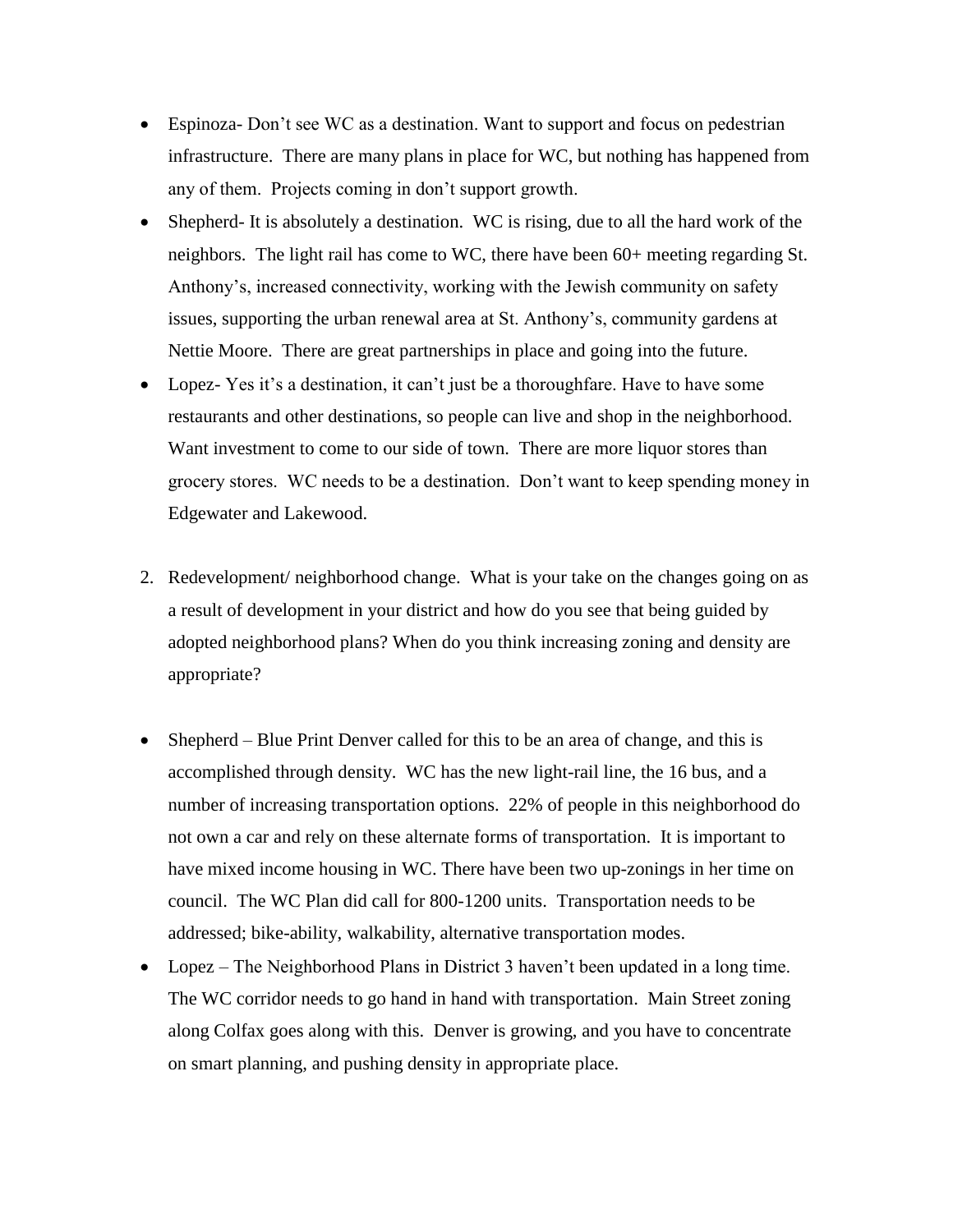- Espinoza WC has a modern plan in place and want to put it into action. Increasing density is appropriate, but it is how it is done to reach the best possible outcome for the future. Need to ensure projects coming in fit the vision of the WC Plan. There is no affordable housing in the seven block redevelopment of St. Anthony's, they are off-setting it only by 120 units at Colfax and Perry. The retail jobs coming in won't support people enough to also live here.
- 3. Funding. How would you support efforts to secure funding to improve support business and neighborhood's efforts to be more sustainable and commercial viable (such as through the proposed co-op and theater)?
- Lopez- Used to rely on grants. Now need to leverage it with organizations, such as "Trust for Public Lands." Businesses want to locate here, but the buildings require a lot of clean-up, abatement, etc., and a Mom & Pop type business can't afford to do those renovations. Need partners to give these Mom  $&$  Pops opportunities. There has to be an incentive to move here.
- Espinoza- Alamo Drafthouse will pay \$12/hour, if the site hadn't received TIF money it wouldn't have been able to complete. Money should be used to move the community forward, not just towards business interests.
- Shepherd- Many WC businesses have participated in the Denver Energy Challenge, accessing services to become more energy efficient. A congratulations to WC on earning a Gold Sustainable Neighborhood Network award in 2014. Need businesses we can walk, bike, short bus ride to, not just retail, but health care services, etc. We will all be driving less, supporting local businesses, and supporting local schools through tax dollars.
- 4. Pedestrian/bicycle environment. A numbers of studies are showing that improving pedestrian and bike access increases retail sales and numbers of customers of neighborhood-based businesses.
	- a) What role does pedestrian and bicycle access and infrastructure play in supporting neighborhood-based businesses?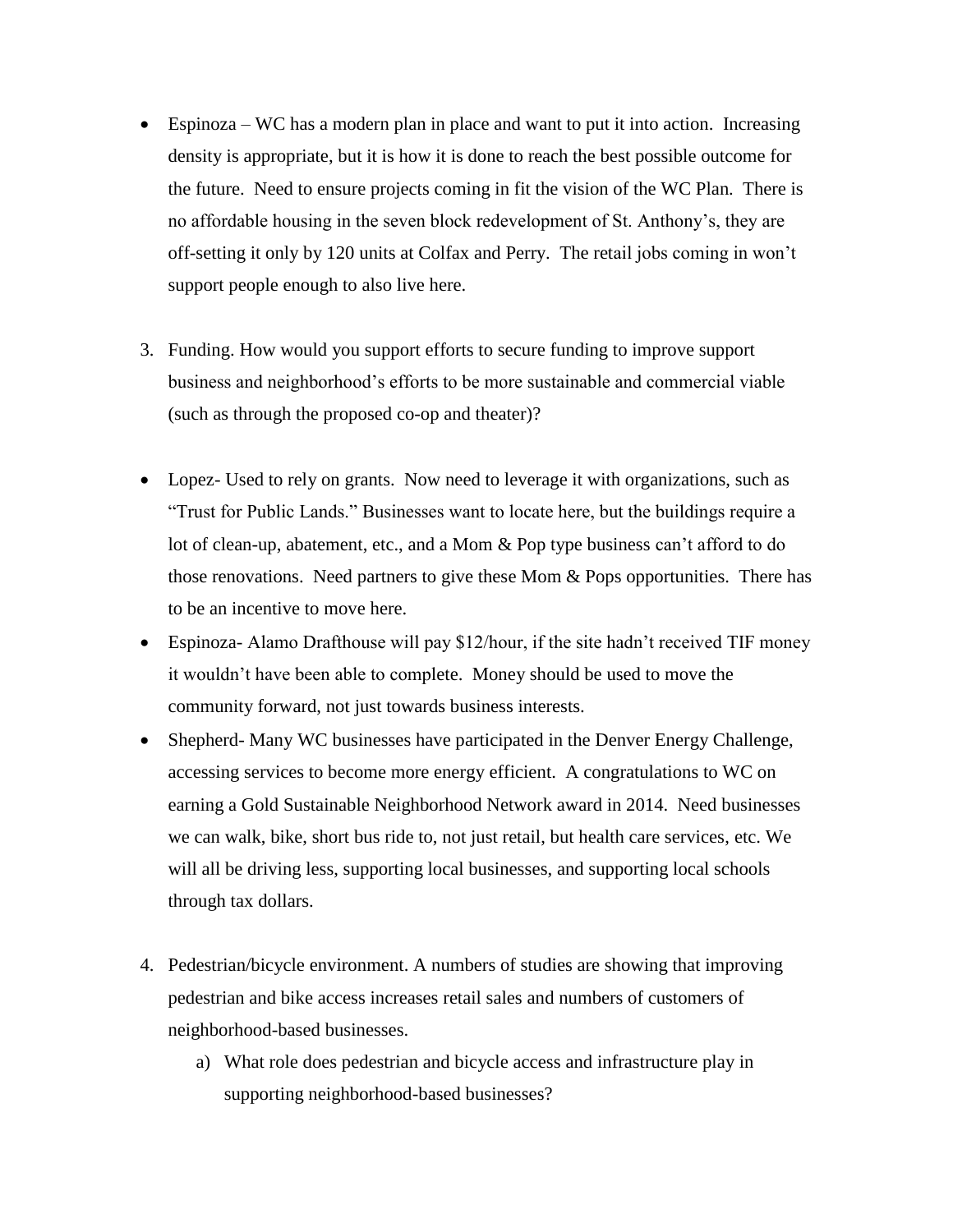- Espinoza- WC uses the bus system. The neighborhood needs sidewalk improvements, and bike lanes are in good shape. There are many plans in place, and we need to work towards a common goal.
- Shepherd- Put quality walk and bike infrastructure in, improve safety and accessibility. Nowhere to build more parking, need protected bike access, better bike infrastructure, need a North-South route as well. There is no comprehensive sidewalk policy in place for the city. Have asked the Mayor to study the issue, right now it is up to property owners to do any repairs.
- Lopez Need more sidewalks, many homeowners can't afford to make repairs because the city makes them go through a licensed city contractor. This area should be bike-able, but bike access stops at the viaduct. Want to be able to ride in a safely lit area. Colfax needs to be redesigned to support pedestrians.
	- b) What is the role of the City in paying for pedestrian and bicycle infrastructure in neighborhood commercial districts?
- Shepherd- There are no city sidewalk policies, I think that should be the responsibility of the city. There has been lots of support in council on this issue. For bike infrastructure, the budget is not consistent. Have to advocate hard for funds from the Mayor.
- Lopez- Denver needs to look at WC and put money here. The state of the sidewalks shows the lack of investment here.
- Espinoza- The city would simplify the process. There is 50 million available for the city to repair sidewalks. Sheridan needs a sidewalk.
- Shepherd- In the recession, city services were cut. Need a lot more police officers, public housing, many departments are understaffed.
- Lopez- WC now has two votes in District 1 and 3
- Espinoza- There may be seven new council people coming in, they can override and Mayor veto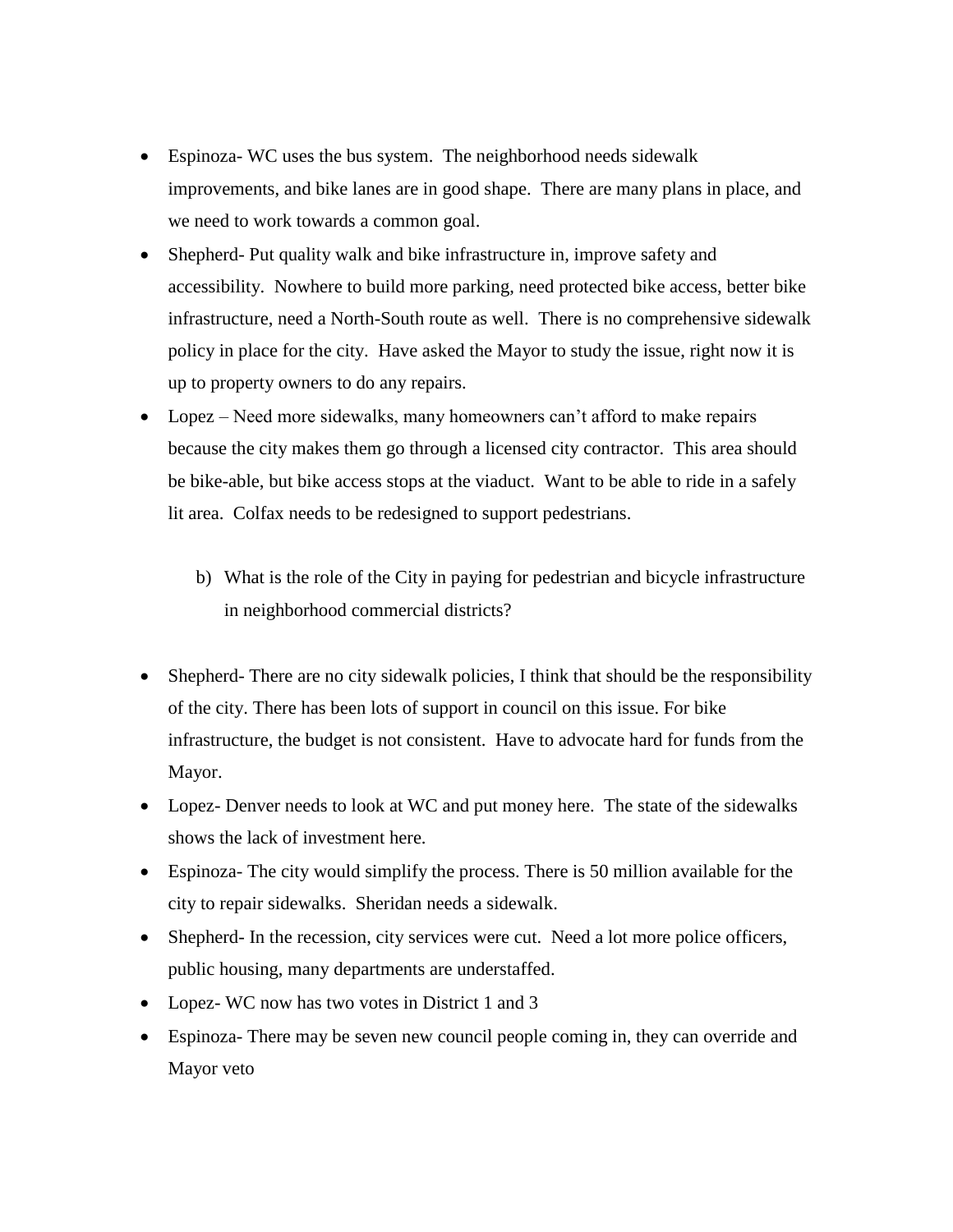- c) Think of a street in Denver you would prefer to walk or bike along and another in Denver where you would never choose to be a pedestrian or bicyclist. What makes them different pedestrian experiences and how could you make the second more like the first—or would you want to?
- Lopez- Like walking along Federal, all the good food there. Do not like walking in the shadows of the viaduct. The Colfax viaduct needs a redesign, it will cost a lot, and it needs to connect not just cars, but pedestrians, bikes, a street car, and eliminate the 16 bus.
- Espinoza- Bring the bike traffic down  $13<sup>th</sup>$  and through Auraria. Walking along  $17<sup>th</sup>$ is pleasant, like biking on the path from here to Golden. Never like walking on Colorado Blvd, especially from Colfax to Yale.
- Shepherd- Like to walk in the Tennyson Business district, there is a mix rich of businesses there. Like walking along  $46<sup>th</sup>$  with the large trees. Do not like walking on the Colfax viaduct, or at Federal and Colfax to get to the light-rail station.

Councilwoman Debbie Ortega, At-Large, joined the forum and gave an introduction. Ortega- Served on council previously, was term-limited, then came back. It is important to have people who know how the city works. Committed to the city. In regards to the previous question- Never like walking on Colorado Blvd., it's very heavily congested. Like walking in the LoHi neighborhood. Like to bike along the trail system, Denver has a great trail system in place.

- d) Please describe your position on the proposal from the Affordable Fares Task Force, and how that could support improves amenities in this transit-rich neighborhood.
- Ortega- There is a proposed fare increase at RTD, public meetings are currently being held. Concern is the low-income people. Need to look at a tiered fare system. Some low-income people are plugged in with services that provide an RTD pass, not all.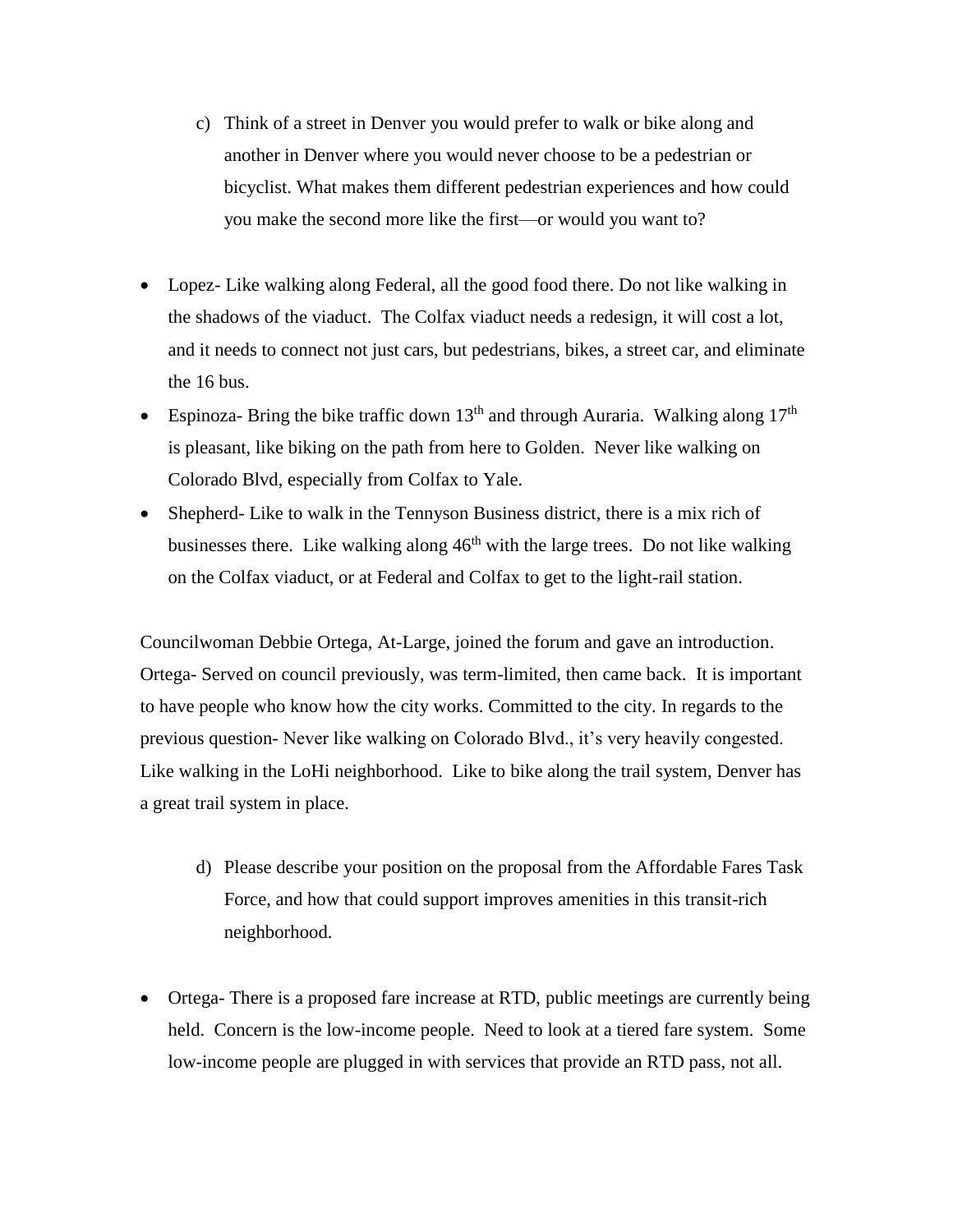- Espinoza- Not a fan of the RTD structure. Want a simplified fare system, which would help improve ridership. RTD can't continue with the budget the way it is.
- Shepherd- They'll be getting rid of the light-rail zone system. Have to raise fares to cover costs. Concern over the cost to the airport, for the people that work there too.
- Lopez- Anytime there was a fight for changes on this issue, there wasn't unity in city council. Need to be more efficient in where to plan stops. Fares are not being checked on the light-rail.

Q&A – questions submitted on cards by attendees and pulled at random as time allows. One minute is given to each candidate to reply

- 1. I'm not going to characterize the aesthetics of the many housing units going up around North Denver. I would like to know how you would describe the various new housing going up, particularly along 17<sup>th</sup> Street.
- Espinoza- It is concerning, the longevity of these structures, they can become a liability to the home-owner. The city should do their part to address the quality and durability of structures
- Shepherd- 2010 zoning plan called for increased density. On  $17<sup>th</sup>$  they do seem large in comparison to the surrounding homes. Most are not putting in landscaping. Would like to see a requirement in place on landscaping.
- Lopez- Need an overlay district. What's being built doesn't match the neighborhood. The real problem is the discrimination against low-income housing.
- Ortega- Served on the board of Del Norte, who recently built a high quality building at Irving. Need to adopt a housing plan, have standards in place, but need to provide the funding for it. Need to create housing for working families.

Follow-up Question: RTD has an Affordable Fare Task Force, where people 150% below the poverty line could get a RTD pass at a 50% discount. Would you be in support of this?

• Shepherd- Would support this.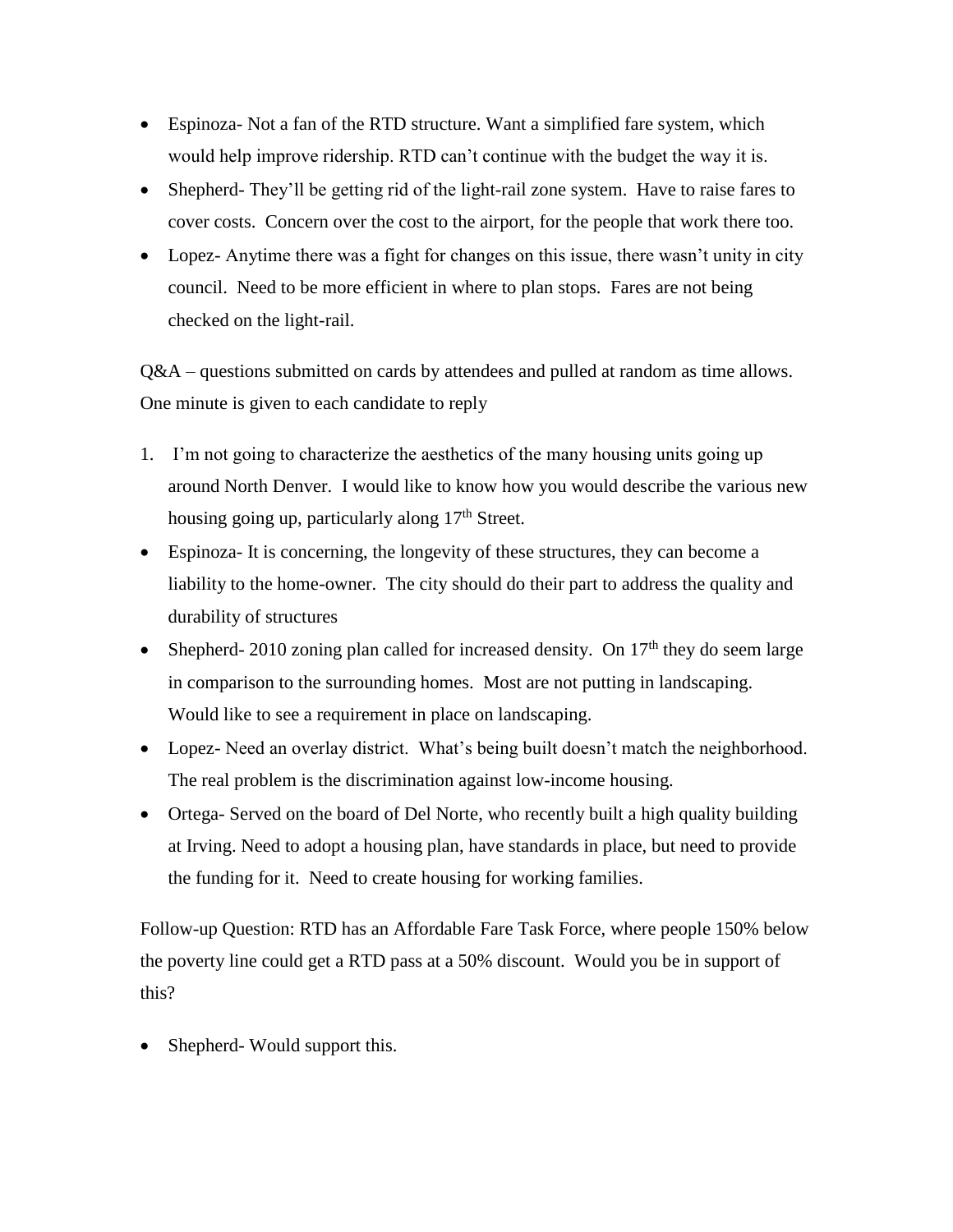- Lopez- Yes, would support. Need mechanisms for people to get the help they need. The right fare price, but also need to increase ridership.
- Ortega- System in other cities you put money on a ticket and often times don't use some of the fare, that is how they help fund their systems. Low-income people need more assistance.
- Espinoza- Yes, agree on a lower price, a simplified fare structure. On the issue of the over-lay district, I would advocate for one in WC.
- 2. To Councilwoman Shepherd- Your closing remarks at the City Council meeting regarding our obligations to raise the bar regarding neighborhood quality, amenities and particularly employment opportunities for the local resident was very powerful. Could you please review those guiding principles for us?
- Shepherd- Along the WC corridor rezoning has been very important, it is providing a catalytic opportunity for the neighborhood. It's not just the number of units, it's the vision for the whole corridor, with mixed use and great connectivity
- Espinoza- Lost medical jobs to Lakewood, and replacing them with ground floor retail jobs that won't pay as well. It was not a one for one deal. Displacing good careers with service jobs. Should be putting in jobs that are enduring.
- 3. Some issues are of citywide concern and financial consequences. Where do you stand on the plans to trench and expand I-70 East? Since 83% of those commenting on the environmental impact study are in favor of studying a reroute/boulevard alternative, would you demand that CDOT do this?
- Lopez- Yes, I would demand it of CDOT. Went door to door in 2003 to get the environmental impact study done. Denver has a recommendation, but it is a state project.
- Ortega- Have been deeply involved in this project. City Council was asked to support the plan that CDOT brought before the environmental impact study was done, showing the impact to these neighborhoods.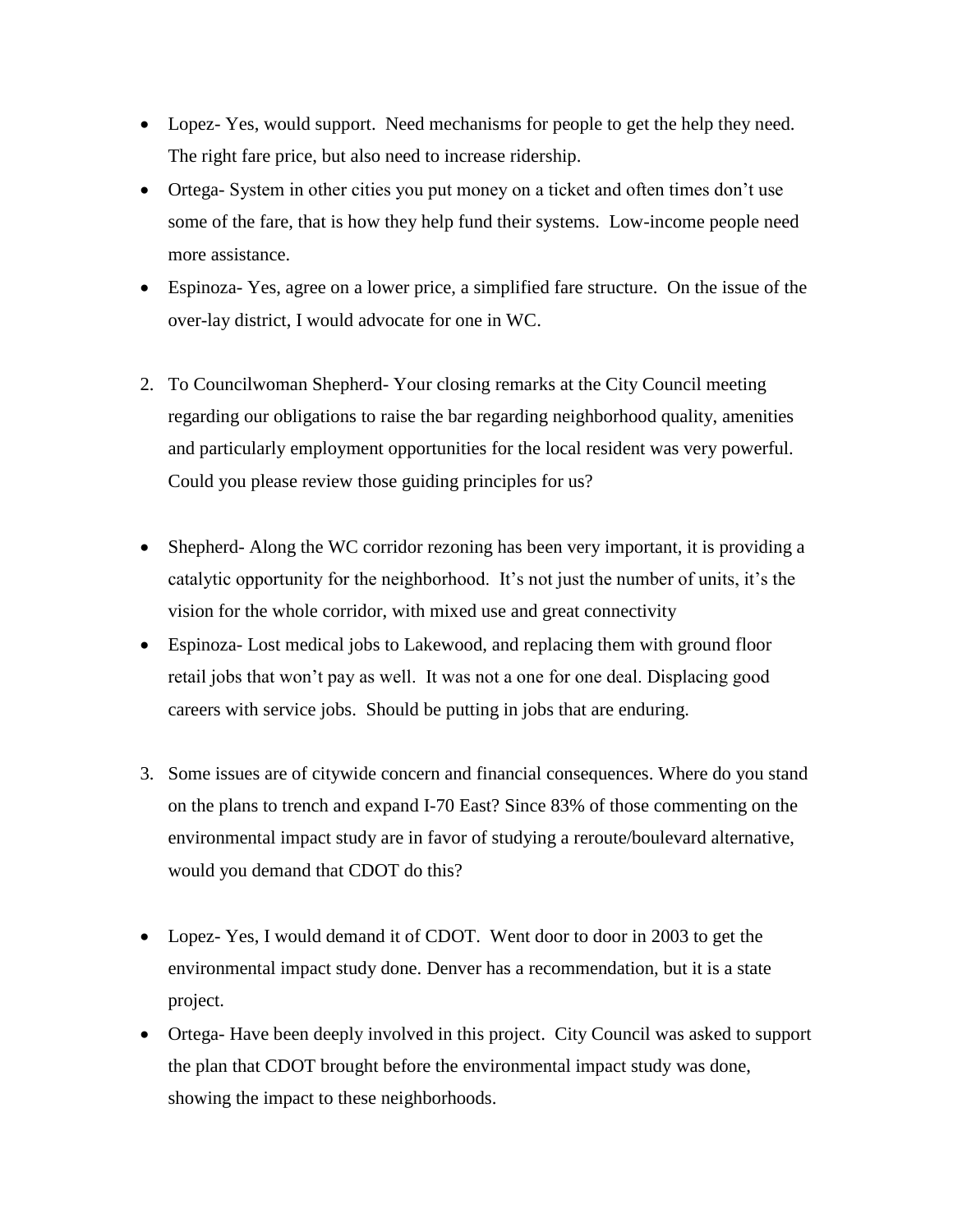- Espinoza- Agrees with the council members. This is a no brainer, the families need to be a part of the process. No to widening I-70
- Shepherd- Voted no on the proclamation. It takes 9 to have a Mayoral veto. An opportunity with new council members to push harder for the reroute. There is also an airport city development in place that will increase traffic.
- 4. Why is there no affordable housing on site at the St. Anthony's site? On/In the development?
- Espinoza- Went to the committee hearing, there is no intent to put affordable housing in. There will be 120 units outside of the development area. At the public hearings for the 12 story rezoning there were no discussions on affordable housing.
- Shepherd- the 120 units at Colfax and Perry will be for 30% AMI, for-rent. There is a huge need for this housing along the corridor. There will likely be affordable forsale housing in block 4.
- Lopez- Affordable rentals have been worked into the WC Plan. Why is there a fixation on this specific property? Need to focus on having affordable for-sale housing in this area. Blue collar Latinos don't have access to resources, homes loans, etc.
- Ortega- There will be affordable rentals. The Inclusionary Housing Ordinance can only mandate affordable housing in for-sale units, not rentals. Home ownership is important in stabilizing neighborhoods. Not everyone can be a home owner, and affordable rentals are a part of this.

Two minute closing remarks from each candidate

Debbie Ortega – Asking for your support, it's been a privilege to serve. I-70 is one city issue that we have leverage on, the land underneath I-70 would need to be sold to CDOT.

Rafael Espinoza – An architect and developer for affordable housing projects, trying to target low-income families. Building 220 units of affordable housing in Stapleton right